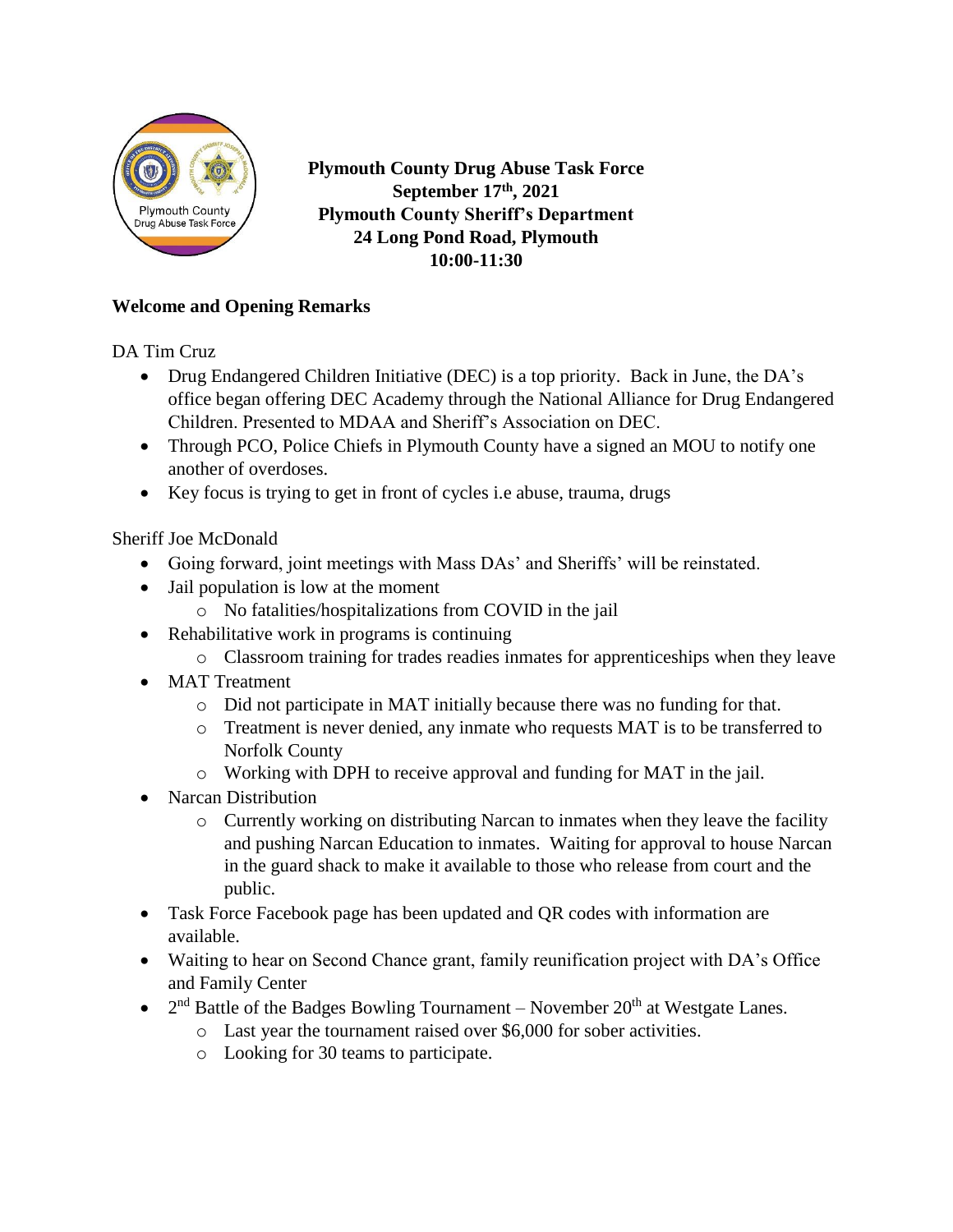### Legislative Reports

Representative Alyson Sullivan

- A major topic being discussed in the House are two bills regarding Safe Consumption Sites (Bill S.1258, H.2088, S.1272) and Decriminalization of users (Bill S.1277 and H.2119).
- The link to the Committee hearing on September  $27<sup>th</sup>$  at 9 am is as follows: [https://malegislature.gov/Events/Hearings/Detail/3887.](https://malegislature.gov/Events/Hearings/Detail/3887) Deadline of 9/22/2021 at 5 PM to sign up to testify virtually.
- Written testimony regarding any of the bills that Representative Sullivan spoke about can be submitted online at [https://docs.google.com/forms/d/e/1FAIpQLSdq-l-A3TGarK](https://docs.google.com/forms/d/e/1FAIpQLSdq-l-A3TGarK-csX2GN7w5dg-mCybuKdIuxcUTiNyblJm_3A/viewform?usp=sf_link)[csX2GN7w5dg-mCybuKdIuxcUTiNyblJm\\_3A/viewform?usp=sf\\_link](https://docs.google.com/forms/d/e/1FAIpQLSdq-l-A3TGarK-csX2GN7w5dg-mCybuKdIuxcUTiNyblJm_3A/viewform?usp=sf_link). You can also CC or send the comments directly to Karen Barry (kbarry@pcsdma.org), or Representative Alyson Sullivan [\(Alyson.Sullivan@mahouse.gov\)](mailto:Alyson.Sullivan@mahouse.gov)

Senator Susan Moran [\(susan.moran@masenate.gov\)](mailto:susan.moran@masenate.gov)

 Substantial funding to law enforcement addressing mental health issues, Grandparents raising grandchildren, and substance use disorder

### Public Safety Subcommittee

Vicky Butler

- PCO partners law enforcement with Recovery Coaches with lived experience to create an outreach team. This team conducts home visits with individuals who have overdosed 24- 72 hours after the incident.
- Tier 2 Initiative Provide wrap around services to individuals that are high risk (someone who has overdosed 3 or more times in a 6-month period or someone who has overdosed twice in one month)
- Family Support Specialist- person with lived experience who provides support specifically to individuals who have loved ones living with substance use disorder
- Peer Grief Support Specialist Person with lived experience who provides support to individuals who have lost a loved one to overdose. Hand-written sympathy cards are sent out after the incident and a visit is conducted 4-6 weeks later.
- New Additions to PCO are harm reduction kits, hot spot outreach, homeless improvement kits, re-entry partnership PHOC
- KRA/CIMS data shows decrease in fatal overdoses, decrease in non-fatal overdoses, increase in at-risk referrals
- Brockton has lost all detox beds for female patients. Sober living continues to be an important resource that many cannot afford.
- HUB is addressing dual diagnosis situations. Grant-funded project with PAARI. 4 tables meet weekly.

Jim Cormier

- Amanda Consigli is the Public Health Analyst with New England HIDTA
- About 93,000 overdose deaths nationally last year, up approximately 20,000 from year before.
- Trends: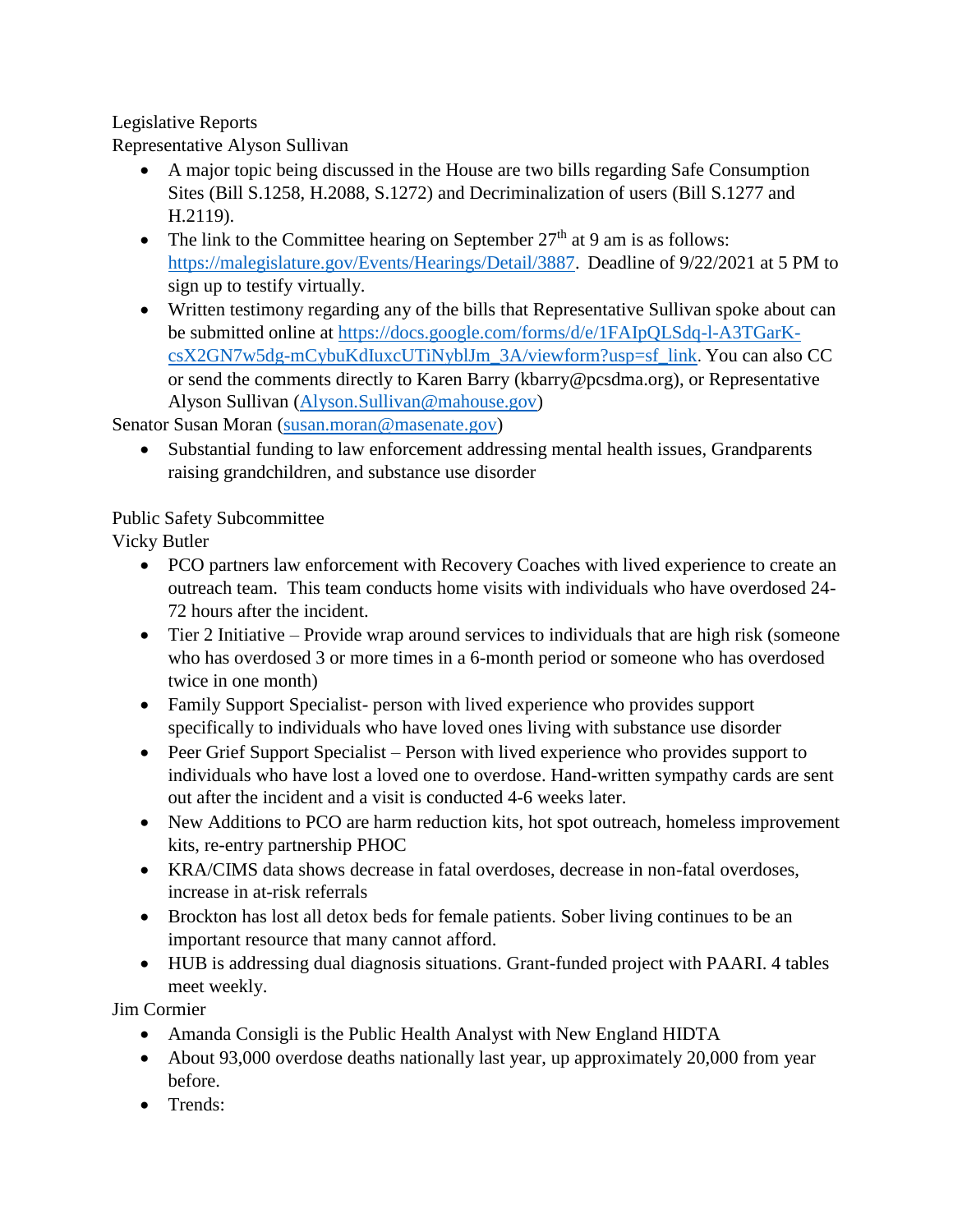- o Fentanyl is the main drug trend with opiates still being a prominent issue in our area.
- o Heroin use is falling off as it is hard to find the pure substance
- o Stimulants is an emerging threat nationwide
- o Meth is starting to increase in our area like never before. It will provide a lot of problems for law enforcement as it alters behavior. There is no MAT treatment approved for Meth.
- o Counterfeit pills is also becoming an increasing issue. Counterfeit Xanax, Percocet's, and Adderall are some examples of this.
- For more information on NEHIDTA, go to [HOME | New England HIDTA \(nehidta.org\)](https://www.nehidta.org/)

### Medical Subcommittee

Dr. Dan Muse

 ER is full of mental health patients, many dual diagnosis. Alcohol, cannabis are contributing risk factors.

Sarah Cloud

- Fast Facts on Long-Term Marijuana Use and Cannabinoid Hyperemesis: [CHS-Fact-](https://otf.plymouthda.com/wp-content/uploads/2019/12/CHS-Fact-Sheet.pdf)[Sheet.pdf \(plymouthda.com\)](https://otf.plymouthda.com/wp-content/uploads/2019/12/CHS-Fact-Sheet.pdf)
- Emergency rooms are sharing information and care plans, improving care for frequent visitors.
- Sarah Cloud authored two children's books that tells the story of a child losing a parent to the disease of addiction. A personalized stuffed animal, who is the main character of the books, that was made through Matthew's Candles and it can be dressed in clothing of a loved one can be purchased.
- If interested in purchasing the book, you can go to [https://www.amazon.com/Books-Sarah-](https://www.amazon.com/Books-Sarah-Cloud/s?rh=n%3A283155%2Cp_27%3ASarah+Cloud)[Cloud/s?rh=n%3A283155%2Cp\\_27%3ASarah+Cloud](https://www.amazon.com/Books-Sarah-Cloud/s?rh=n%3A283155%2Cp_27%3ASarah+Cloud) or email Sarah Cloud at [scloud@bidplymouth.org.](mailto:scloud@bidplymouth.org) If interested in purchasing a personalized stuffed animal you can do so by emailing Sarah Cloud also.

# Education Subcommittee

Melinda Kneeland

- Kati Mapa DEC Clinical Advocate
- Handle With Care
- Trauma Learning Policy Initiative (TLPI)
	- o Helping traumatized children learn
	- o Providing workshop style trainings due to COVID

# Community Coalitions

Jen Cantwell

- $\bullet$  Zoom meetings with all of the coalitions quarterly. April 12, July 15 next meeting October 14.
- Co-Chairs: Hillary Dubois Farquharson, Joanne Peterson